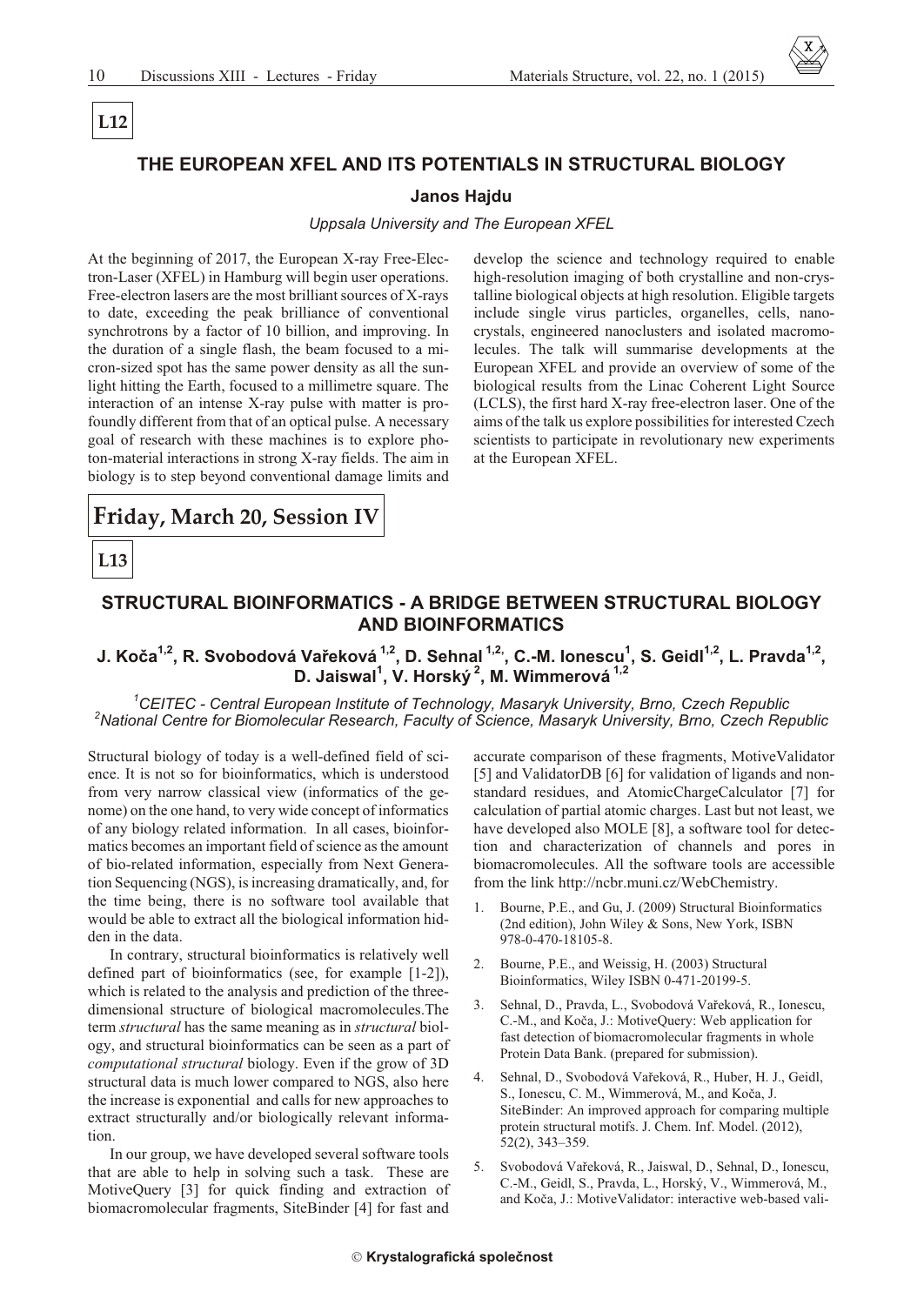dation of ligand and residue structure in biomolecular complexes. Nucleic Acids Res. (2014), 42, W227-33.

- 6. Sehnal D., Svobodová Vaøeková R., Pravda L., Ionescu C.-M., Geidl S., Horský V., Jaiswal D., Wimmerová M., and Koča J.: ValidatorDB - database of up-to-date and comprehensive validation results for ligands and non-standard residues from the Protein Data Bank. Nucleic Acids Res. (2014), 43(D1), D369–D375.
- 7. Ionescu, C.-M., Sehnal, D., Svobodová Vařeková, R., Geidl, S., Falginella, F.L., Pant, P., Pravda, L., Mishra,

S.K., and Koča, J.: AtomicChargeCalculator: Interactive Web-based calculation of atomic charges in large biomolecular complexes and drug like molecules (prepared for submission).

8. Berka, K., Hanák, O., Sehnal, D., Banáš, P., Navrátilová, V., Jaiswal, D., Ionescu, C.-M., Svobodová Vařeková, R., Koča, J., and Otyepka, M. MOLEonline 2.0: interactive web-based analysis of biomacromolecular channels. Nucleic Acids Res. (2012), 40(W1), W222-W227.

### **ENHANCER-PROMOTER INTERACTION FACILITATED BY TRANSIENT G-QUADRUPLEXES FORMING BETWEEN THEM**

#### **Hedi Hegyi**

*Structural Biology Program, CEITEC, Masaryk University, Kamenice 5, Brno, CZ-628 00, Czech Republic* 

G-quadruplexes are nucleic acid sequences that are rich in guanine and are capable of forming a four-stranded structure through Hoogsteen hydrogen bonding. G-rich regions capable of forming G-quadruplex (G4) structures are highly concentrated near promoters and transcription start sites suggesting a role in gene regulation. They are less often found on the template strand than on the non-template strand where they either inhibit or enhance transcription, respectively. However, their potential role in enhancers and in other distal regulatory elements has not been assessed yet. Here we show that DNAse hypersensitive (DHS) cis regions with regulatory roles are also enriched in Gs and their G-content correlate with that of their respec-

tive promoters. Besides local G4s, the distal cis regions have the capability to form G-quadruplexes together with the promoters, each contributing half of a G4 only. This model is supported more for the non-template strand and we hypothesised that the G4 forming capability of the promoter and the enhancer non-template strand could facilitate their binding together and making the DHS regions accessible for the transcription factory. As G4s are targets of intense research and cancer drug development, we anticipate that our model will induce experimentalists to verify it in the lab and contribute to a better understanding of such a basic phenomenon as gene expression regulation.

**L15**

## **HYDRATION OF AMINO ACID RESIDUES IN PROTEINS: WHAT CAN WE LEARN FROM DATA MINING?**

#### Lada Biedermannová, Jiří Černý, Bohdan Schneider

*Inst. of Biotechnology, Laboratory of Biomolecular Recognition.* Vídeňská 1083, 142 20 Prague, Czech Republic *lada.biedermannova@ibt.cas.cz*

It is nowadays accepted that water is not only a passive medium, but a key determinant of protein structure, dynamics and function, and that protein-water interactions govern various processes, including protein folding, enzymatic catalysis, and molecular recognition. Water does not simply fill up the available space around proteins, but occupies specific sites and forms localized clusters, determined by its hydrogen-bonding capabilities. Distribution of water around amino acid residues in proteins has been the subject of several studies, but only on a small number of crystal structures [1], or without consideration of the amino acid conformation, i.e. secondary structure and side-chain rotameric state [2].

We therefore decided to study the hydration patterns for all twenty standard amino acids in their main conformational states (rotamers), using large number of high-resolution protein crystal structures. Specifically, we used a set of 2,818 PDB structures of monomeric proteins with resolution better than  $1.8 \text{ Å}$ , maximum R-factor value of 0.22 and mutual sequence identity of the protein chains of  $50\%$  or less. The contacts of each amino acid residue with waters within  $3.2 \text{ Å}$  were detected. Residue conformations were clustered separately in each class defined by residue type, secondary structure (alpha helix/beta sheet) and chi1 rotameric state (as gauche+, gauche-, or trans) us ing quality threshold algorithm. Clusters of residues with the associated water molecules were then subjected to the method of density representation  $[3]$  in order to identify the preferred location of hydration sites. Briefly, atom positions of water oxygens were transformed using a Fourier transform technique to the corresponding electron densities. Density peaks of water molecules were then detected

**L14**